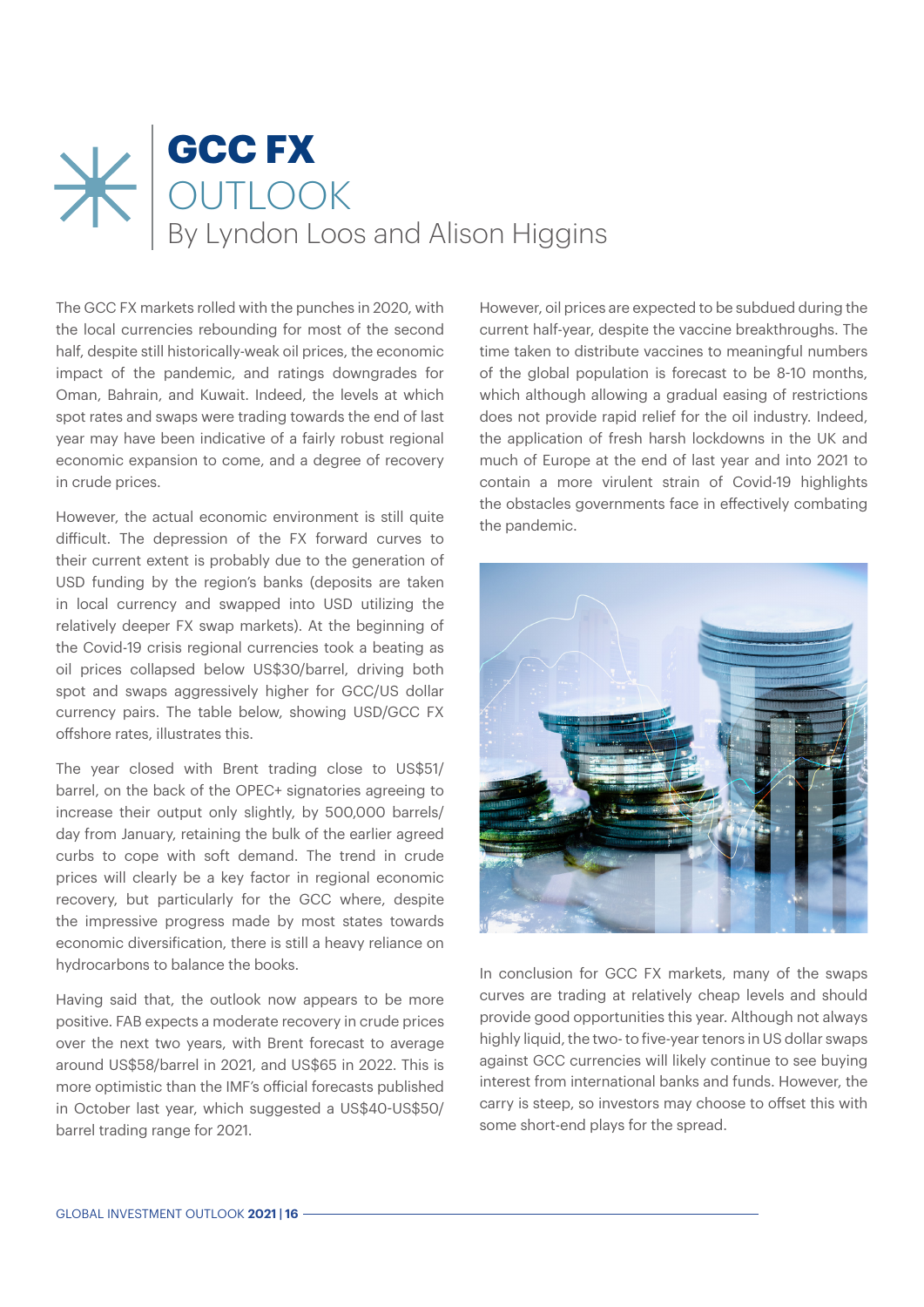| <b>CURRENCY</b> | <b>TENOR</b>    | Mar/Apr 2020 | <b>Dec-2020</b> |
|-----------------|-----------------|--------------|-----------------|
| <b>AED</b>      | Spot            | 3.6732       | 3.6730          |
|                 | 12m swap points | 120          | 23              |
| SAR             | Spot            | 3.7690       | 3.7516          |
|                 | 12m swap points | 300          | 10              |
| <b>KWD</b>      | Spot            | 0.31500      | 0.30365         |
|                 | 12m swap points | 480          | 225             |
| <b>OMR</b>      | Spot            | 0.38525      | 0.38500         |
|                 | 12m swap points | 2400         | 360             |
| <b>BHD</b>      | Spot            | 0.38050      | 0.37705         |
|                 | 12m swap points | 250          | 140             |

**Saudi Arabia:** Although the immediate economic outlook for 2021 remains cautious, there is a solid story of reform settling into KSA, with deepening foundations over the last few years. The sizeable fiscal and monetary stimulus aimed at combating the impact of Covid-19 has also helped to strengthen the Kingdom's diversification story. For this regional behemoth, the reliance on a global recovery to shore-up oil demand may still be high, but reforms have opened up new markets, and a degree of economic recovery appears assured.

**United Arab Emirates:** While the UAE has not been immune to the impact of the pandemic, its response was swift, clear and effective. The economy has essentially remained open, with relatively short lockdowns last year. Although stringent regulations for travel have impacted domestic airlines, UAE residents' staycations have provided some relief to the leisure and hospitality sectors.

Dubai differentiated itself by keeping its borders open to international travelers. The widespread availability of Covid-19 vaccines and EXPO 2021 should be supportive of the UAE's economic recovery this year.

**Kuwait:** The World Bank suggests that real GDP in Kuwait is likely to have contracted by 7.9% of GDP in 2020, a further decrease of 2.5% from its original projection made last June.

**Bahrain:** Bahrain has been hit hard by structurally low oil prices and the spread of Covid-19. Another tough year is expected in 2021. Some value is seen in local treasury bills, with no imminent changes expected in the implicit support received from its regional neighbours.

**Oman:** Tourism and oil are key contributors to the economy, and both came under severe pressure from the pandemic last year. The World Bank has projected a GDP